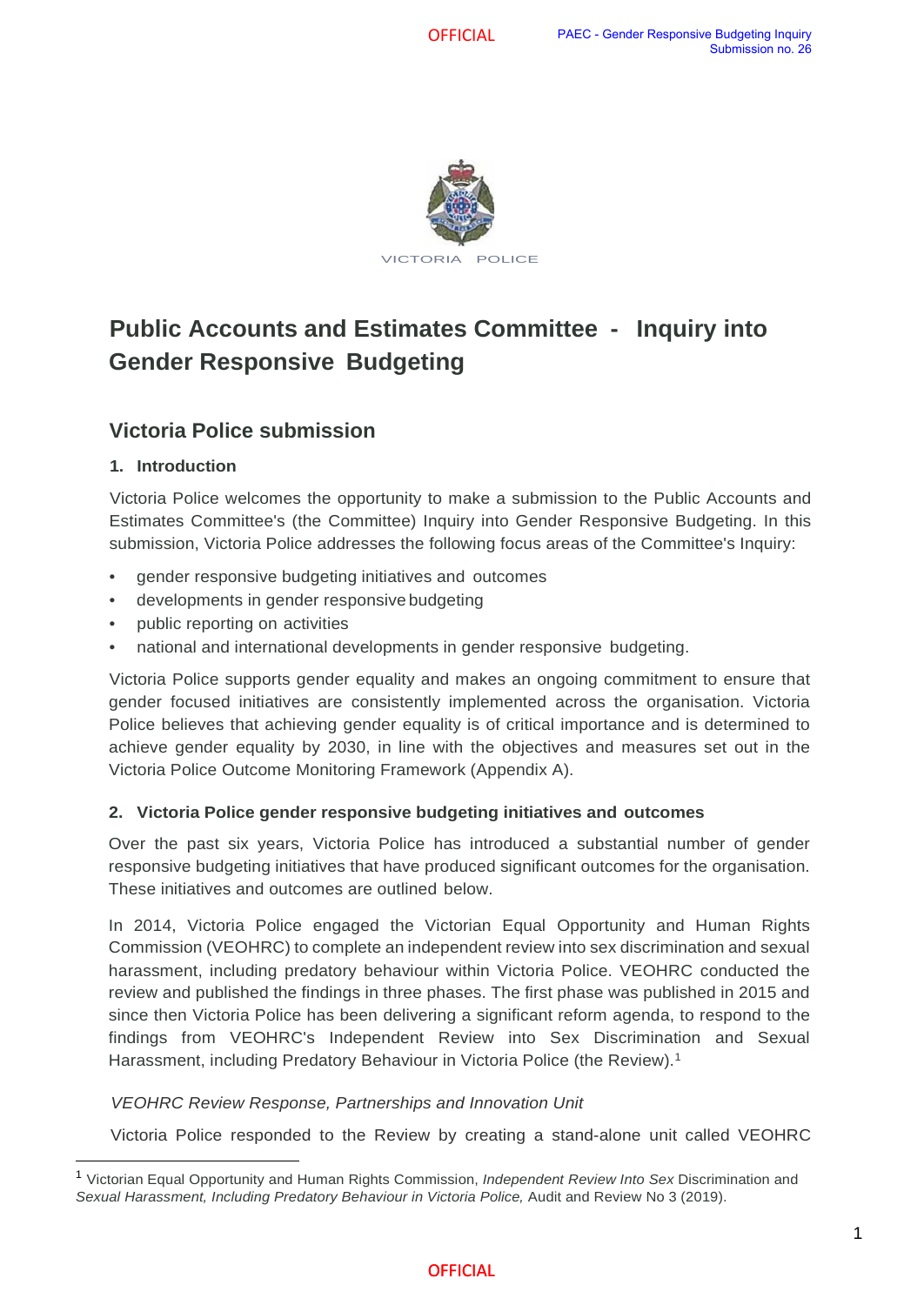Review Response, Partnerships and Innovation. The role of the unit is to coordinate and implement the recommendations of the Review. Victoria Police committed to significant practice and cultural reform in order to achieve gender equality and create safe, inclusive and respectful workplaces. This included budgeting for the development of numerous gender focused initiatives.

#### *Taskforce Salus* - a *new specialist investigative unit in Victoria Police*

In 2015, Victoria Police created a specialist investigative unit called Taskforce Salus that has responsibility for delivering improved capability and reducing harm arising from sexual harassment, sexual assault and predatory behaviours. Taskforce Salus is in place to investigate allegations of sexual harassment and sexual assault made against current or former Police, Protective Services Officers and Victoria Public Sector staff. Taskforce Salus has established a victim centric model and support for victims and witnesses. The operating models have drawn on best practice learning from women's support services and now includes two embedded welfare and support roles. This unit has delivered a more responsive and sensitive environment for women who are subject to or have witnessed sexual assault, sexual harassment or predatory behaviour. Access to the service is available to all Victoria Police employees, however, the majority of complaints and issues registered with the unit are related to women being impacted as victims or witnesses.

#### *The Victoria Police Gender Equality and Inclusion Command*

Victoria Police has committed to establish a Gender Equality and Inclusion Command to focus on providing ongoing services and support to ensure gender quality in the workplace. The Command, which commenced on 1 January 2020, is led by an Assistant Commissioner. The new Command will build organisational capability to achieve a clear set of outcomes as outlined and recommended in the Review. The Gender Equality and Inclusion Command will support Victoria Police to achieve gender equality by operating as a centre for excellence which delivers:

- Capability and leadership development. This will involve the provision of support to enhance capability and leadership development across Victoria Police and deliver placebased approaches aimed at improving gender equality.
- Cultural change and strategic engagement. This will involve the provision of support to build understanding and support for gender equality initiatives and outcomes in Victoria Police.
- Oversight and monitoring. This will involve measuring and reporting gender equality outcomes and the effectiveness of gender equality efforts in Victoria Police.

The key elements of this new work include:

• A gender explicit focus, in recognition of the recommendations made by VEOHRC in the Review, about the need to address the specific gendered drivers of workplace harm and gender inequality.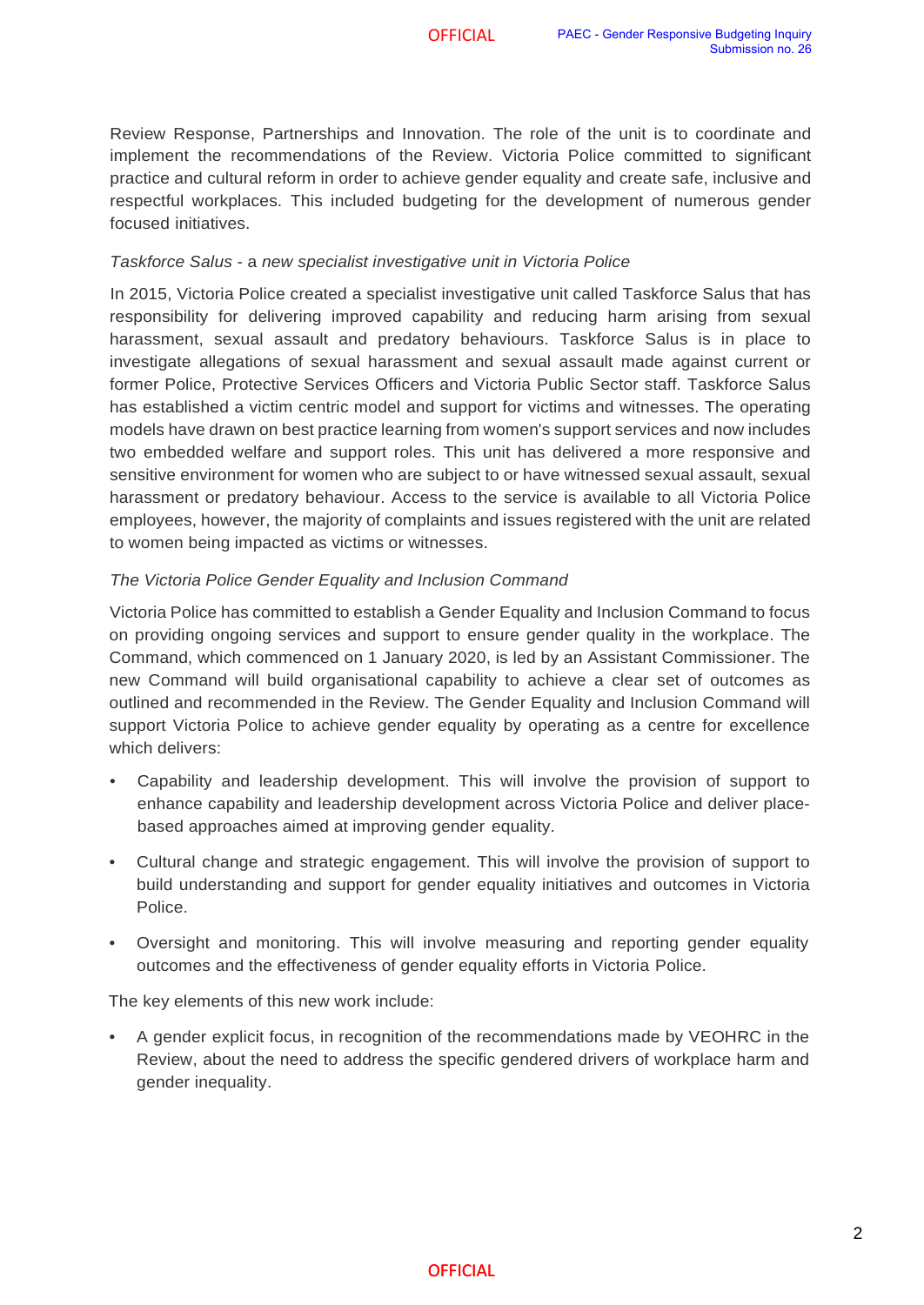- A focus on a clear set of outcomes that measure the achievement of gender equality, rather than relying on recommendation acquittal as the key measure of success.
- A focus on workplaces as key sites for change, to ensure even implementation of reforms across Victoria and a proactive approach that is not solely reliant on central levers to motivate and drive change.
- Repositioning gender equality to improve how police serve the community, particularly for women and children experiencing family violence, sexual offences and child abuse. This recognises that gender equality not only improves the workplace for employees but is also fundamental to our ability to protect women and children.

#### *Restorative Engagement and Redress Scheme*

Victoria Police has established a restorative justice program for all victims and survivors of workplace harm. The Restorative Engagement and Redress Scheme (RERS) commenced on 12 December 2019. The restorative engagement component to RERS will commence on 1 July 2020. The scheme has been established to allow victims/survivors to discuss their experiences and the harm those experiences have caused with those who are responsible. All of the parties agree on a course of action to heal the harm and financial redress may be provided. Restorative justice processes can promote healing, empower victims/survivors and provide a powerful opportunity for listening, accountability and learning.

The RERS scheme is open to all employees including Victorian Public Servants, Protective Services Officers and Police Custody Officers. A RERS Welfare Committee has been established as an interagency forum to ensure consistent support messaging and pathways. Communication materials have also been developed in relation to the scheme. The RERS is independent of Victoria Police and is operating as a standalone business unit within the Department of Justice and Community Safety.

#### *One Link to support the health and wellbeing of Victoria Police employees*

Victoria Police offers a range of services to support the health and wellbeing of employees. A new initiative called Onelink has been implemented to provide a confidential service to all current and former employees who are impacted by workplace harm. The initiative is in place to empower those personally impacted to make a decision that best suits their circumstances. Onelink is a centralised referral point providing advice, support and guidance to current and former employees impacted by all inappropriate and workplace harm related behaviours including: bullying, discrimination, harassment and workplace conflict. Onelink also provides advice to workplace supervisors and managers who have received information about a workplace harm matter. This advice and support will improve the organisations capability in managing and resolving workplace harm matters and improving the triage, internal support and reporting pathways. Onelink was created for all employees, however, there is a direct impact for women through creation of a centralised advice, support and referral pathway that assists with issues most frequently experienced by female employees at Victoria Police.

#### *The Gender Impact Analysis tool*

. Analysis tool to align internal policies with the principles outlined in the Gender Equality The Capability Department within Victoria Police is currently implementing a Gender Impact Strategy and Action Plan. The Gender Impact Analysis tool was developed in partnership with the Victorian Government as part of a pilot project led by the Office for Women. The tool will support Victoria Police to apply a gendered analysis to new policies and ensure gender

#### **OFFICIAL**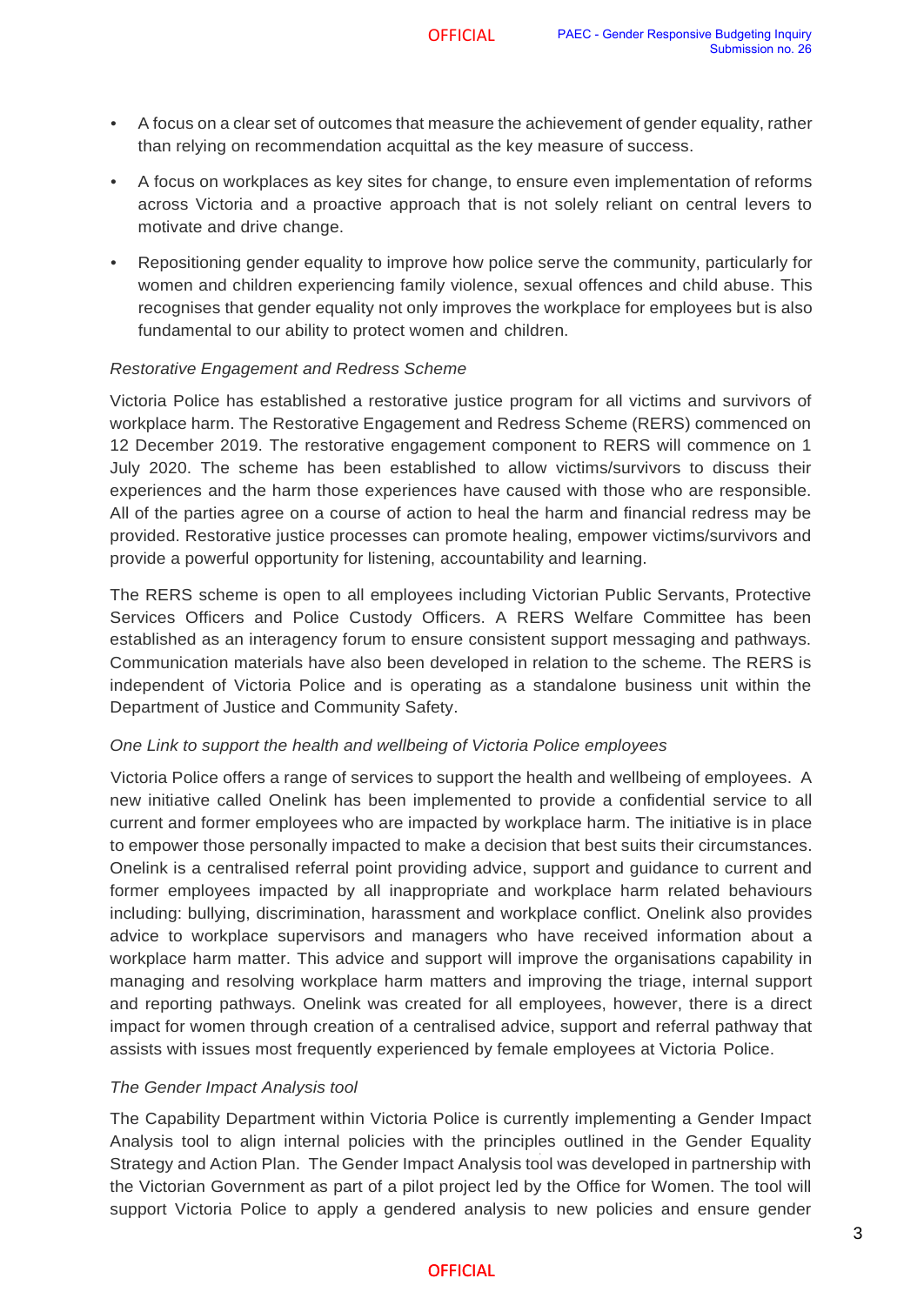equality principles are embedded in policy changes. The tool will help to develop policies which strengthen women's economic security through workforce participation and support the movement of women into leadership positions.

#### *An improved pregnancy policy to benefit pregnant employees*

Since 2017, Victoria Police has undertaken significant work to support pregnant employees. In early 2018, Victoria Police amended the pregnancy policy to give stronger decision- making power to female employees about any changes to their regular duties during pregnancy. Decisions about such alternate duties are now based on advice from the employee's medical practitioner, in consultation with the employee, rather than unilaterally by their manager. Victoria Police also produced a detailed guide for the employee's doctor, to assist them in assessing any risks associated with the employee's regular duties. These changes provide agency to female employees to determine how they will work during their pregnancy. These are positive changes that have potential to contribute to a more supportive process for pregnant employees.

#### *The parental leave backfill program*

In July 2018, Victoria Police implemented the parental leave backfill program to help manage parental leave absences and break down the stigma associated with pregnancy, parental leave and care. The first phase of the roll out consisted of 103 police officers and seven PSOs positions deployed from June 2018 to cover primary carer leave positions. There were 45 backfill positions in country Victoria, 29 positions in specialist departments, 29 police officer positions in metropolitan Melbourne and seven positions in the Transit Safety Division.<sup>[2](#page-3-0)</sup> The second phase of the rollout consisted of a further 105 police officer resources that were deployed from May 2019. There were seven positions in specialist departments and 98 positions in metropolitan Melbourne. A reserve pool of 11 police officers were also brought forward from year three and four of the program as part of the second phase rollout.

To accompany the program, detailed guidance was provided to managers to support the allocation of backfill positions. The parental leave backfill scheme has helped with the management of parental leave absences and some police members have reported more positive pregnancy and parental leave experiences.[3](#page-3-1) A significant portion of female employees are currently accessing the parental leave backfill program.

As of 13 January 2020, all 219 positions were allocated and 122 were subsequently reallocated when the member returned to work. This supported other members to utilise the parental leave entitlements. The program received \$103,350,500 in output funding and \$8,705,000 of asset funding for a four-year period.

#### *Victoria Police's work in improving our understanding of family violence and gender*

The Victorian Government produced a plan titled *Ending Family Violence – 10-year plan for change* that aims to prevent and respond to family violence. Victoria Police has also developed the *Policing Harm, Upholding the Right: Victoria Police strategy for Family Violence, Sexual Offences and Child Abuse 2018-2023*. The strategy aligns with the Victorian Government plan and acknowledges that these crimes come from deeply gendered social and political issues that are grounded in intersectional and structural inequalities and imbalances of power.

These documents and the current reform agenda recognise that women and children comprise

<span id="page-3-0"></span><sup>2</sup> Ibid 174.

<span id="page-3-1"></span><sup>3</sup> Ibid 174-175.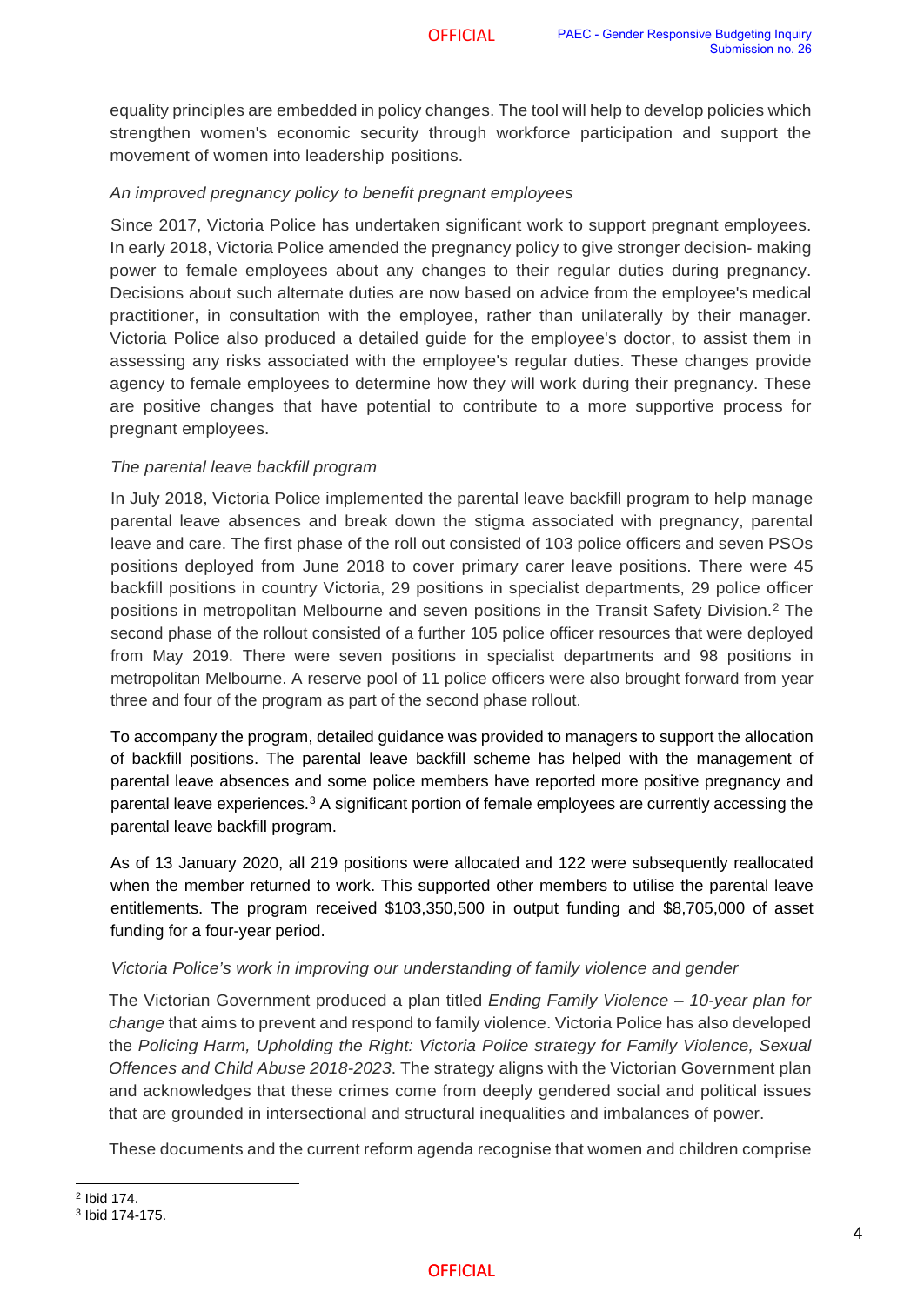the overwhelming majority of victims of family violence. They have also enhanced Victoria Police's understanding and response to violence against women and children and the provision of services to all victims.

An understanding of the gendered nature of these crimes underpins all the work that Victoria Police is undertaking. Victoria Police is reforming our service delivery and developing and providing career-long education and training across the organisation to ensure police responses are informed by a strong understanding of family violence dynamics.

#### *Gender focused outcomes achieved by Victoria Police*

Since 2015, Victoria Police has achieved the following outcomes as a result of gender focused initiatives.

- A significant increase in the number of women undertaking senior leadership roles. This includes increases in female participation at the ranks of constable (+1.2 per cent), sergeant (+3.9 per cent), senior sergeant (+5.4 per cent), superintendent (+7.5 per cent) and inspector (+21.8 per cent).<sup>[4](#page-4-0)</sup> During the period between December 2015 and August 2018, women comprised 40 per cent of all new Command appointments. [5](#page-4-1) A Command is a senior level appointment within the Victoria Police organisational structure.
- A significant increase in the number of women working flexible hours and undertaking flexible work arrangements, including working from home days. In 2018, 37.9 per cent of female police members accessed flexible work arrangements, compared to 27.2 per cent in 2017.<sup>[6](#page-4-2)</sup>
- A record in the number of both male and female employees who have received online education about gender discrimination and harassment. Currently, 19,000 employees or 92 per cent of the workforce has completed the online modules which educate the workforce about gender equality.
- An increase in the proportion of female PSO recruits.<sup>[7](#page-4-3)</sup>
- A 1.9 per cent reduction in the gender pay gap from 9.5 per cent in 2016 to 7.6 per cent in 201[8](#page-4-4). $8$
- Increased support for flexible work arrangements 61 per cent of female police and 69 per cent of female PSO said their manager had supported their access to flexible work 'a lot' or 'a great deal.<sup>[9](#page-4-5)</sup>
- A change in the number of female police members applying for promotions. From 2016- 2018, men and women were equally likely to apply for promotions within the organisation.<sup>[10](#page-4-6)</sup>
- A change in the number of police members applying for transfers. From 2016-18 male and female police members were equally likely to apply for transfers and women were more likely to be successful.<sup>[11](#page-4-7)</sup> During this period, 18.9 per cent of women who applied for a

<span id="page-4-0"></span><sup>4</sup> Ibid 14.

<span id="page-4-1"></span><sup>5</sup> Ibid 270.

<span id="page-4-2"></span><sup>6</sup> Ibid 271.

<span id="page-4-3"></span><sup>7</sup> Ibid 270.

<span id="page-4-4"></span><sup>8</sup> Ibid 10. <sup>9</sup> Ibid 11.

<span id="page-4-6"></span><span id="page-4-5"></span><sup>10</sup> Ibid 14.

<span id="page-4-7"></span><sup>11</sup> Ibid 273.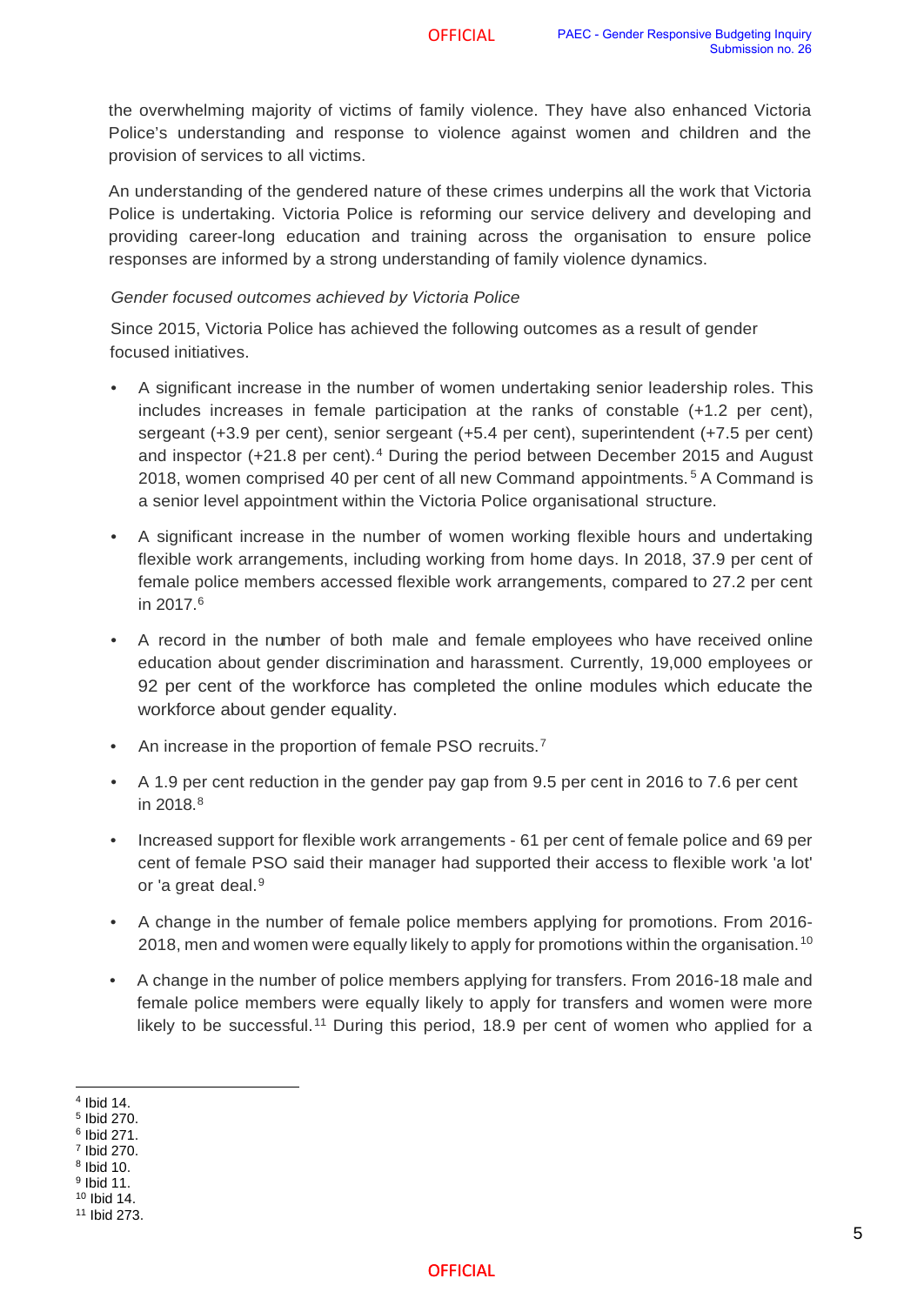transfer were successful.<sup>[12](#page-5-0)</sup>

- Significantly reduced timeframes for resolving workplace complaints.
- A significant increase in female Victorian Public Sector employees. By 2018, 68.9 per cent of the Victorian Public Sector employees at Victoria Police were female.[13](#page-5-1)

#### **3. Developments in gender responsive budgeting at Victoria Police**

To support Victoria Police on its journey to achieving gender equality, VEOHRC developed an outcome monitoring framework (Appendix A) against which Victoria Police can measure its progress.[14](#page-5-2) The framework is a robust monitoring and evaluation tool that has enabled the assessment of the current state of gender equality within Victoria Police and set a baseline for ongoing work aimed at achieving gender equality by 2030. The outcome monitoring framework sets out 10 key areas of focus that are essential for achieving gender equality in Victoria Police by 2030. VEOHRC selected the 10 areas in the framework based on their: expertise in equal opportunity and human rights laws; experience in improving workplace equality and understanding of Victoria Police.

#### **4. Implications of gender responsive budgeting for Victoria Police**

Victoria Police has recognised an opportunity to improve reporting and data collection by disaggregating gendered workforce data. The continued use of gendered disaggregated data will drive improved: gender budgeting initiatives; workforce understanding of gendered drivers to workplace harm and gender specific issues. Disaggregated data will assist Victoria Police to deliver an improved and gender specific capability that will assist with early intervention and reduce the occurrence of gendered issues. A lack of disaggregated data can affect the development of interventions and prevention mechanisms for gendered harm. Aggregated data also limits the ability to see intersections in other areas of harm, such as mental and physical health, and prevents a suite of workplace issues from being fully understood and addressed.

#### **5. Victoria Police and public reporting**

VEOHRC has identified that a key factor to Victoria Police successfully achieving gender equality outcomes is the organisation's openness to being publicly accountable and transparent about the treatment of women in the organisation. Consequently, in the final phase of the Review, VEOHRC recommended that Victoria Police continues to report publicly on the progress of achieving gender equality outcomes. The VEOHRC recommendation is in line with the Victorian Government's Gender Equality Bill 2019 currently before parliament, which requires public sector agencies to publicly report on their progress towards achieving gender equality outcomes.

Victoria Police considers that full transparency and public reporting, ensures accountability and an ongoing commitment to achieving gender equality outcomes. Victoria Police believes that statewide agreed reporting metrics and common datasets would allow for ongoing assessment of work programs being developed to deliver gender equality.

#### **6. National and international developments in gender responsive budgeting**

The Queensland Police Service has introduced a variety of initiatives aimed at creating a fair and positive workplace for all employees. In particular, the Queensland Police Service has

#### **OFFICIAL**

<span id="page-5-0"></span><sup>12</sup> Ibid

<span id="page-5-1"></span><sup>13</sup> Ibid 9.

<span id="page-5-2"></span><sup>14</sup> Ibid 322.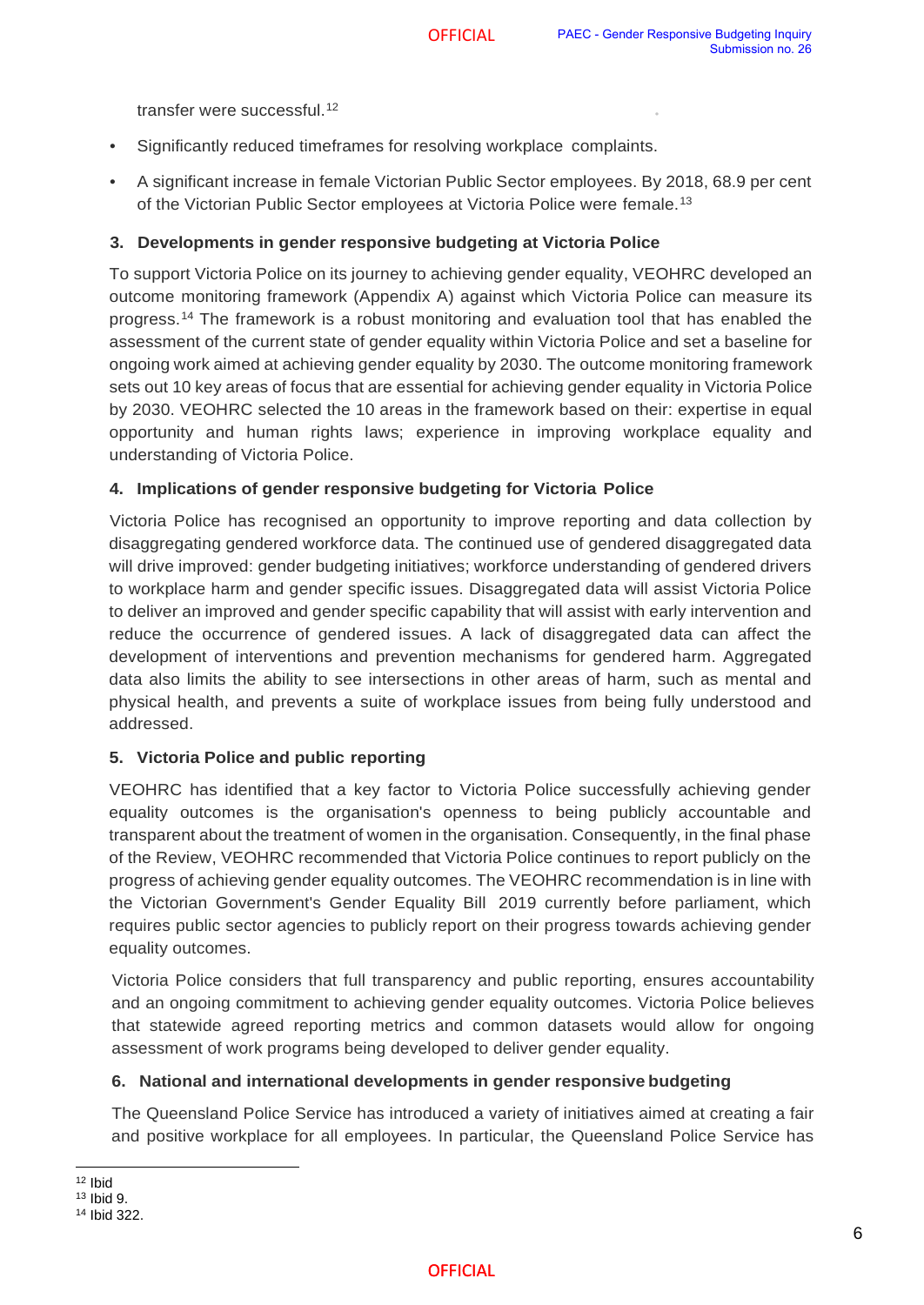introduced funding support for the establishment of a Professional Development scheme. This scheme is open and accessibility to all employees of the ranks of Inspector and above and allows for a capped refund of money linked to the professional development of employees. The model, in part, recognises the lack of flexible work options linked to many police development courses and allows for women to select family friendly development options to suit their work arrangements.

At a federal level, the *Women in Law Enforcement Strategy* (WILES) has been established to deliver a mentoring program to encourage women to pursue careers and senior positions in Australian law enforcement and regulatory services. Participation in WILES is open to suitably qualified individuals from the Criminal Justice Law Enforcement Forum member agencies.

Internationally, the United Kingdom supports a National Police Chiefs Council (NPCC) which brings together police forces in the United Kingdom to help coordinate reform in policing. The NPCC has a number of sub-committees including the NPCC Diversity, Equality and Inclusion Committee which exists to improve and support police forces in the 'valuing of difference' in the regions they serve across the country. The *NPCC Diversity, Equality and Inclusion Strategy 2018-2025* delivers a national reference point for gender equality initiatives in policing that allows for improved benchmarking and shared resources. Examples of outcomes around gender responsive budgeting through the NPCC include health: support and advice for women experiencing menopause and ongoing development of operational equipment such as ballistic vests.

#### **7. Conclusion**

Victoria Police is committed to undertaking ongoing work to achieve gender equality across the organisation by 2030. Victoria Police will continue to develop and implement gender responsive budgeting initiatives and improve gender equality.

Victoria Police kindly requests ongoing consultation during the development of the gender responsive budgeting report and is happy to assist with any further questions.